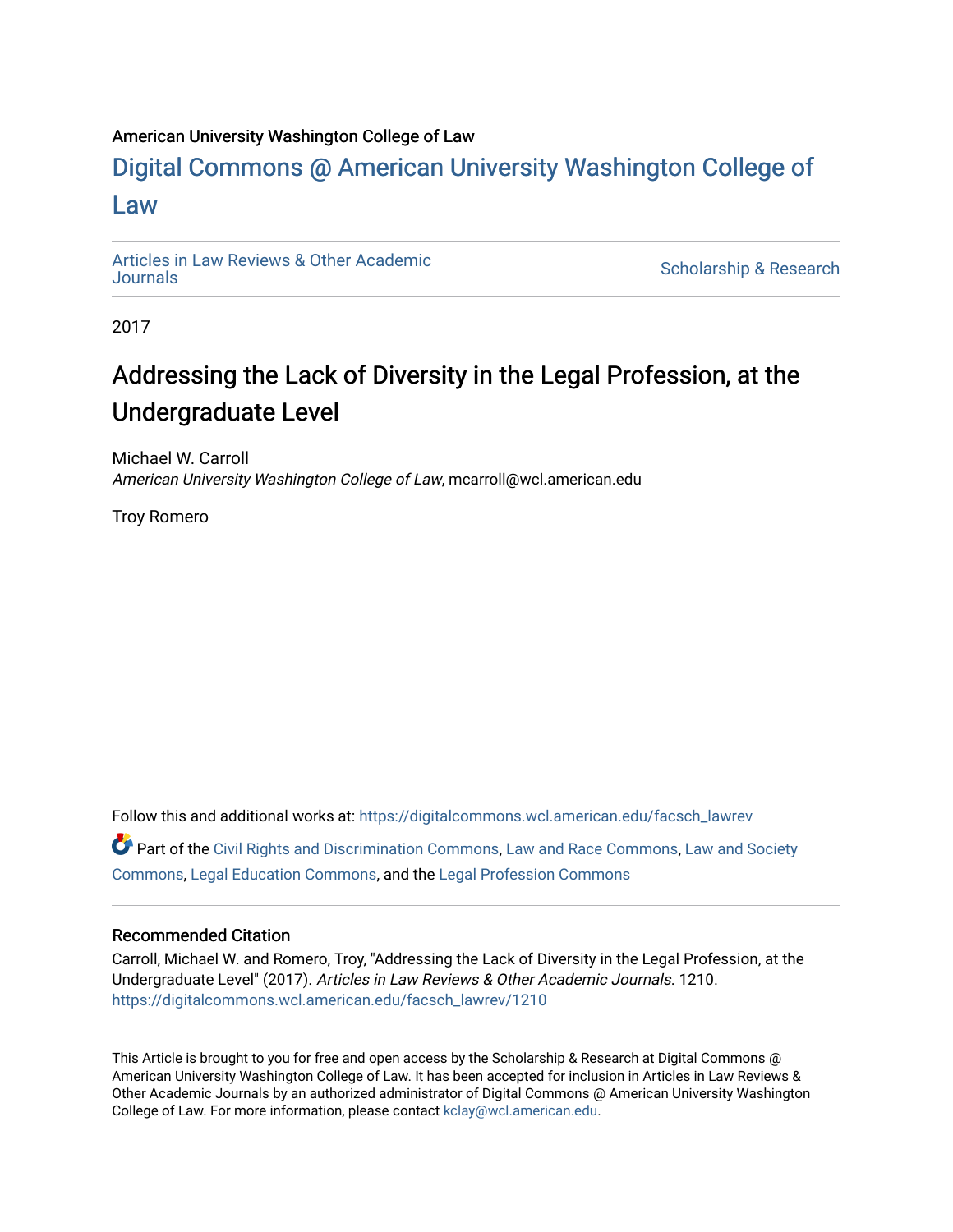# **ADDRESSING THE LACK OF DIVERSITY IN THE LEGAL PROFESSION, AT THE UNDERGRADUATE LEVEL**

**Troy Romero**

*University of Nebraska* **-** *Omaha, USA tromero @unomaha.edu*

### **Michael Carroll**

*University of Nebraska* **-** *Omaha, USA mcarroll@unomaha.edu*

#### *ABSTRACT*

*The study and practice of law is among the most respected and well-regarded pursuits; unfortunately, it is also among the least diverse. The persistent and alarming lack of diversity is prevalent in the industry regardless of the culture. In the United States and in Europe, statistics show that lawyers are overwhelmingly comprised by white males, especially in the higher ranks of the profession. Several factors contribute to this lack of diversity, including access to legal professionals and costs associated with pursuing a legal degree. Several strategies have been initiated to increase diversity in the field, including increasing awareness of the issue in the legal world and actively recruiting diverse populations, yet the lack of diversity persists. This paper will review some of the factors that contribute to the lack of diversity in the legal profession and strategies considered to increase diversity, and ultimately highlight a program that initiated one such strategy – a pre-law program developed to increase knowledge of the legal profession, access to legal professionals, and financial and academic support for the pursuit of a legal career for undergraduate students. The remainder of this paper will outline specifics of the pre-law program, including its student demographics that include over 60 students with very diverse backgrounds, its law-related activities/programming that include presentatons from law students and professions, law school visits, and workshops on applying for law school and writing personal statements, and its achieved outcomes since its inception in 2009 that include formative partnerships with regional law schools and legal organizations, student scholarships, and graduated attorneys.*

*Keywords: Education, Knowledge Management, Diversity, Legal Profession, Undergraduate*

#### **1. INTRODUCTION**

It has been well established that the legal profession is in need of diversity. In fact, it has been claimed to be the least diverse white collar profession (4, **13).** The **U.S.** Census Bureau corroborated this claim on several fronts with a report in **2017** (2). They compared demographics in the legal field from **2007-2017** and found that the percentage of White lawyers was significantly his, as high as **81%** in **2013.** While this number has improved recently **(66.6%** of the attorneys are White in **2017),** fewer than 40% of the total number of lawyers are represented in the polling sample. The percentage of minorities has increased among associates over the last few years, but this is mostly attributed to the increase in the Asian population **(11).** In fact, from **2007** to **2017,** there has been little change among the percentage of African American and Hispanic attorneys (3.2-4.1% and **3.1-3.9%,** respecctively; 2). The discrepancy is even larger among the higher ranks of the profession; only *7.52%* of the partners of the major **U.S.** law firms are minorities, and only *5.6%* are equity partners **(1** 1).The lack of diversity is not just along ethnic lines. The percentage of women attedning law school has been increasing over the last two decades, and, according to the American Bar Association **(1),** last year women made up the majority of law students in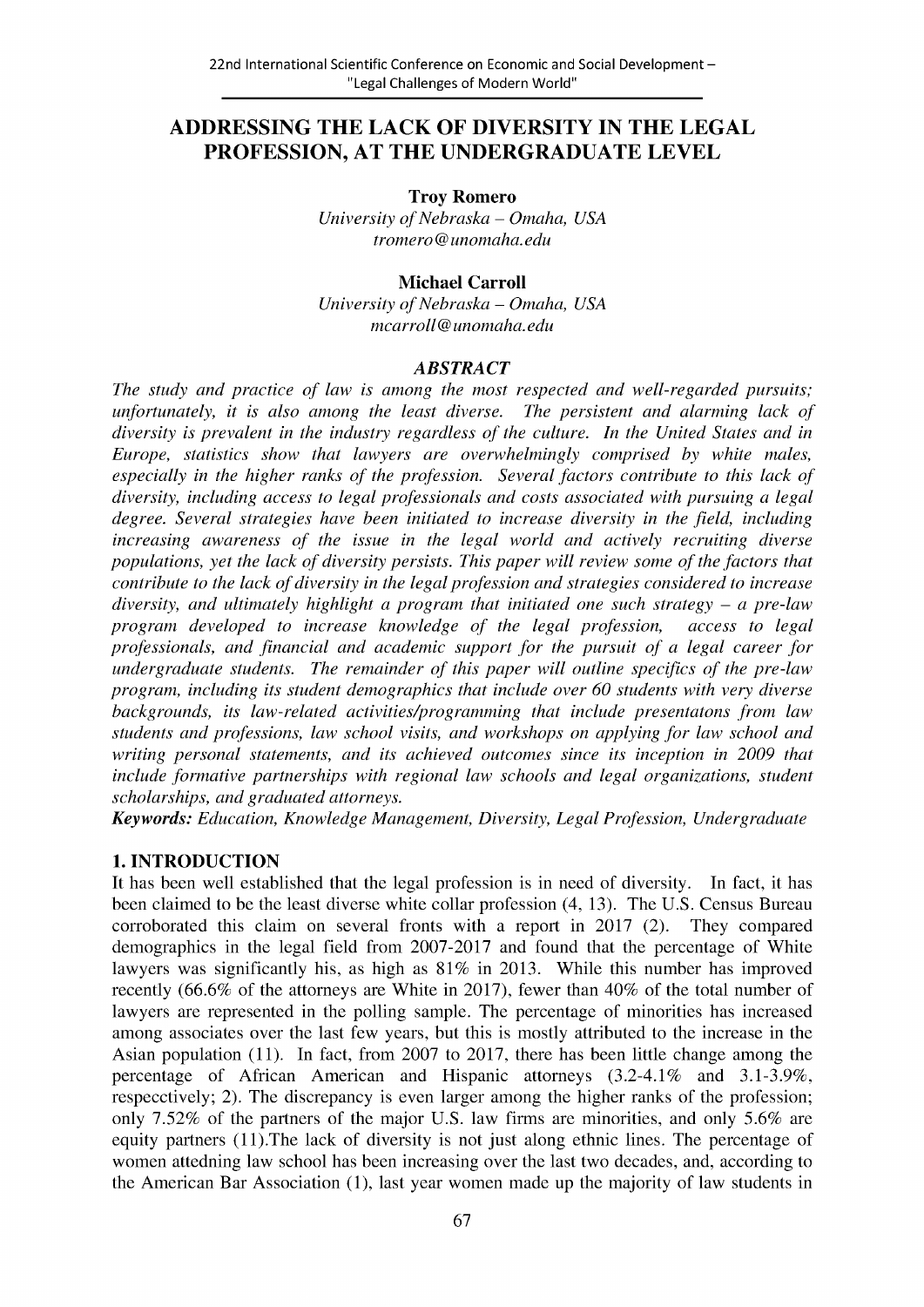the United States for the first time ever. Despite the increasing number of women in the profession, women remain considerably underepresented, making up only *35.3%* of the attorneys **(7),** 24% of the general counsels among Fortune **500** companies and only 22% of equity partners in major law firms are women **(7).** As would be expected, women of color are face the double bind, which is reflected their represenation in the legal field. In fact, only **10.5%** of African American women and *5.7%* of Hispanic women were general counsel for Fortune **500** companies **(6),** and only *1.5%* of minority women are partners in major **U.S.** law firms **(10).** The factors listed above are not unique to the United States. According to Swain *(15),* there are several similar, if not identical, factors that lead to the same persistent lack of diversity in law in the **UK.** In fact, in Elitist Briatin, a report commissioned **by** the the Social Mobility and Child Poverty Commission (14), it is reported that that **71%** of senior judges went to independent schools while **75%** went to Oxbridge, as compared to **7%** and **1%,** respectively, of the general population. Similar to the **U.S.,** more women than men are attending law school and becoming solicitors, and minorities comprised only **32%** of law students in the **UK (9),** still they are under represented among senior lawyers. According to a QCs Geoffrey Bindman and Karon Monaghan **(16)** report found that women account for no more than **38.3%** of legal positions, with the lowest percentages among the higher level positons (e.g., women only accoung for **25.3%** of the judicial posts, **17.3%** of senior judiciary, and **15%** of the high court judges). The data on ethnicity from the same report acknowledged that the results are unreliable for many reasons (e.g., ethnicity was requested voluntarily, so not all individuals provided the data; there was no set template for which to catagorize ethnicity, so there are inconsistencies in profiles, etc.). However, with that said, that data that was provided indicates that, similar to women, minorities are better represented among lower levels of the profession. **5.8%** of the judicial office holders are minorities, just **<sup>1</sup>** out of **106** of the high court judges identified as a minority (0.94%), and there were zero current or past minority members in the Surpreme Cour, Court of Appeal, or Head of Division.

#### **2. CHAPTER - FACTORS CONTRIBUTING TO THE LACK OF DIVERSITY**

Identifying the contributing factors for the lack of diversity in the legal profession is difficult, mostly because there are several overlapping elements that work together to create a composite result. Bell **(8)** outlined three factors. First, she stated that while most firms have a structure in place to promote diversity (i.e., diversity committees, recruitment and retention programs, etc.), there is still bias (implicit or otherwise) in assigned work and performance evaluations that hinder the development and advancement lawyers with diverse backgrounds. This factor is supported **by** Swain **(15),** who states that the success of recruitment strategies is not readily present, particularly among the top echeolon of the profession. Second, the lawyers who tend to have the most influence in firms are those with the largest »books« and their success in their career allows them the lattitude to pick with whom they work. Their motivation to continue their success will be more influenced **by** what they beleive will lead to success and choose to work with lawyers who reflect their own values **-** the goal of different viewpoints and diversity may not be a focus. In fact, it is not easy to convince people to not recruit people who look different than them **(15).** Third, the lack of diversity in firms can lead to a »downward spiral,« an idea that the current lack of diversity suggests a lack of opportunties for those with diverse backgrounds, which ultimately affects hiring and retention. The landmark study from the American Bar Association Commission on Women in the Profession, Visible Invisibility: Women of Color in Law Firms **(3)** surveyed lawyers, which included women and men of diverse ethnic backgrounds, and identifed several issues that undoubtedly are contributing factor to the lack of diversity as it pertains to women in the field. For example, compared to white males, significantly higher percentages of women of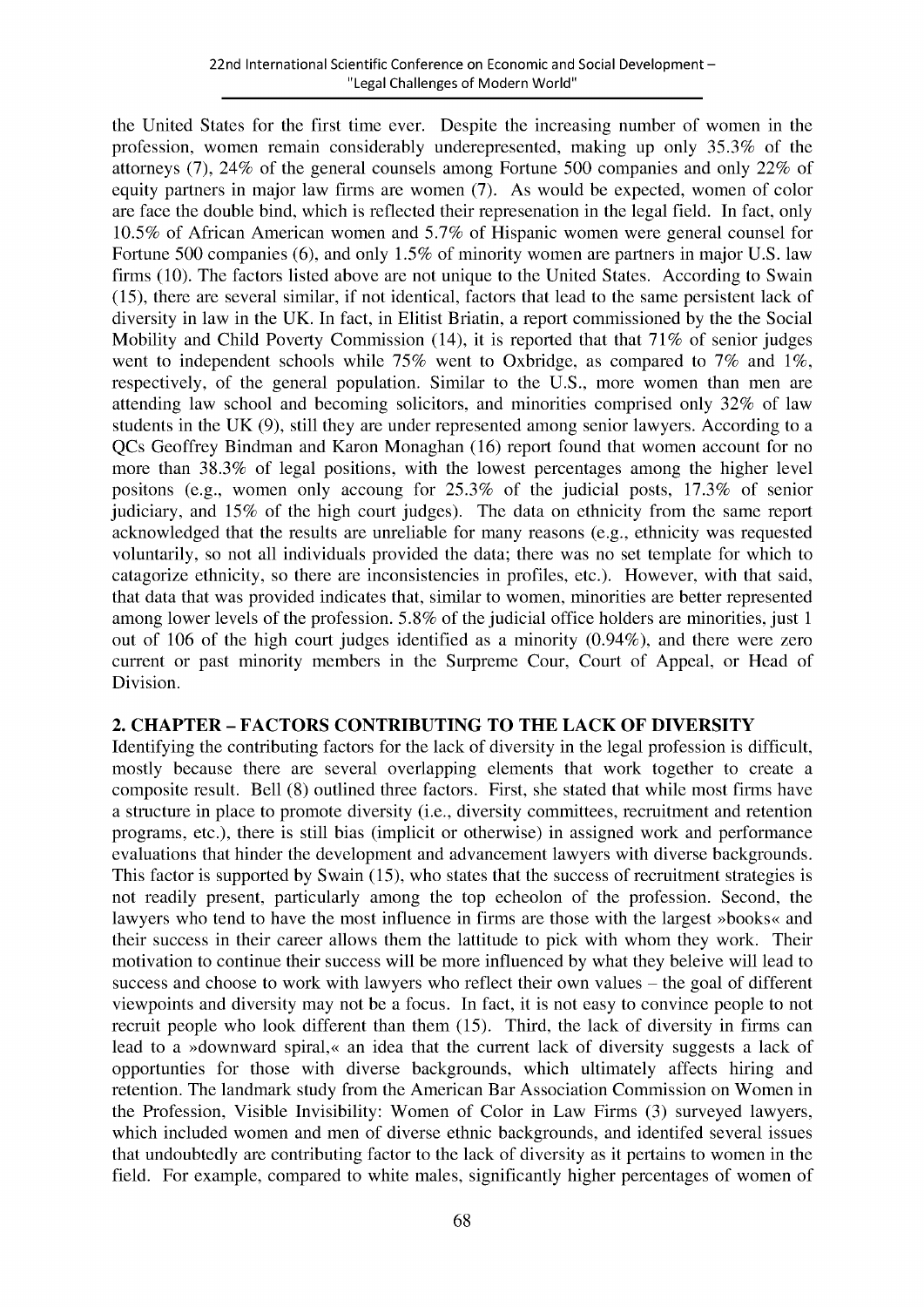color felt their career commitment were doubted after having children, wanted more/better mentoring, had been denied desirable assignments, received unfair performance evaluations, were denied promotions, etc.

The sentiments of the participants in the above study are supported **by** Swain **(15),** who suggests that both an unfair playing groud as well as the institutionally influenced lowered aspirations of minorities and women in the legal field affect their confidence and actual outcomes.

### **3. CHAPTER - STRATEGIES TO INCREASE DIVERSITY**

Despite the persistence of the problem, several strategies have been developed or suggested to counteract the lack of diversity in law. **A** review of the literature suggests three general strategic approaches. First, implement the critical organizational practices that create and sustain the workforce. These practices include seeking and cultivating relationships with organizations from which diverse applicants can be accessed, recruited and hired (e.g., Black and Hispanic law school and bar associations)(4, 12, **15);** have a CV-blind recruitment and selection process **(15);** develop a top-down, zero-tolerance policy of workplace bias (4, **5);** create an effective and supported diversity committee, develop concrete measurement tools to track, analyze and measure progress, and develop a succession-planning strategy that integrates inclusion (4), etc. The second general strategy is to create and cultivate a culture of inclusivity. Elements of this strategy include communicating the importance diversity **(5,** 12) and actively develop and encourage minorities and women to join formal and informal groups, such and formal and informal networks and mentor programs (4). **A** third general strategy is to build the personal locus of control among diverse individuals. As mentioned above, one of the factors that may contribute to the lack of diversity is the institutionally influenced lowered aspirations and confidence of potential lawyers, so building upon the personal wherewithall of the burgeoning lawyer is important. Several strategies for women of color in law firms were provided in the **ABA** (4) report, which included self-promoting statements such as »Believe in yourself, and do not let anyone shake your belief in yourself«, 4It takes a village to raise a lawyer< and >Network, network, network<. Interestingly, the target of these strategies are law firms or lawyers just starting their legal career. However, not much time has been taken to evaluate strategies that target the issue earlier. Thus, the focus of the rest of this paper is to highlight a program that initiated one such strategy **-** a prelaw program developed to increase knowledge of the legal profession, access to legal professionals, and financial and academic support for pursuit to legal career for undergraduates.

## **4. CHAPTER - THE UNIVERSITY OF NEBRASKA-OMAHA PRE-LAW PROGRAM**

The need to diversify the profession overall, which has been outlined above, was clearly identified **by** the American Bar Association as evidenced **by** its Diversity Plan. Locally, at least to the authors of this paper, the Nebraska State Law Association and the Nebraska Minority Justice Committee led a call of action to increase the diversity of Nebraska, which resulted in a collaborative effort to create the University of Nebraska-Omaha **(UNO)** Pre-Law Support Program. The program was organized to assist and advocate for students, focusing on but not limitied to students with diverse backgrounds, of **UNO** in becoming more knowledgeable about the legal profession (i.e., evaluating the varying occupations available in the profession, understanding and navigating the process of getting into law school, paying for law school, preparing for law school, and so on), and it held its first official meeting on July **9, 2009.** Since its inception, the program has served over **60** students with very diverse backgrounds, including ethnic, gender, and geographic diversity. While all students are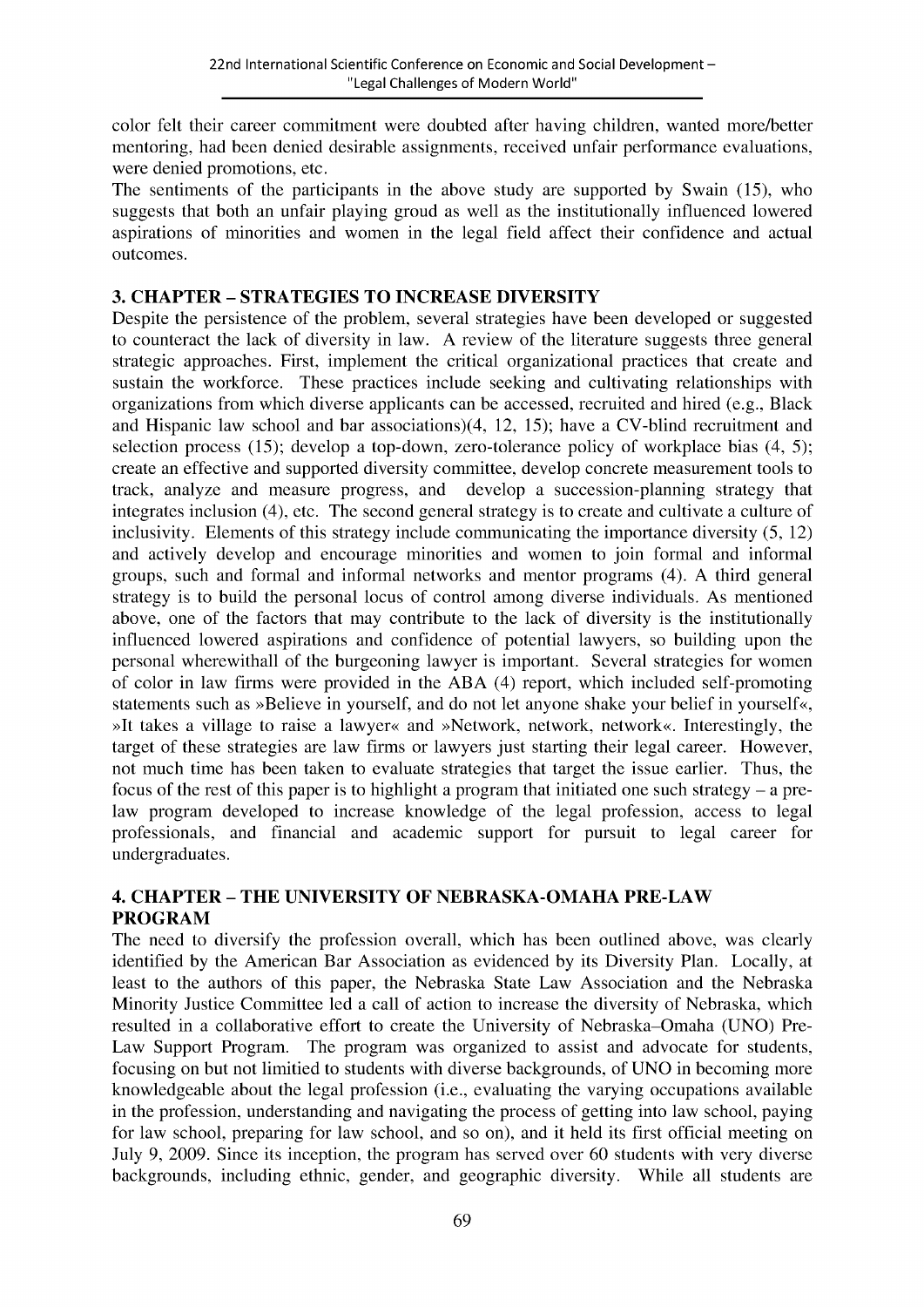welcome to participate in the program, most of the participants were recurited from two areas: the Goodrich Scholarship Program and Project Acheive. Both programs are similar in their missions are to provide resources to at-risk students in their pursuit of a bachelor's degree. The Goodrich Scholarship Program is a state-funded program that selects approximately *65* students a year from a pool of over **600** applicants based on financial need and academic merit; recipients of the scholarship receive what is almost equivalent to a **full**ride scholarship (more about the Goodrich Scholarship Program can be found at https://www.unomaha.edu/college-of-public-affairs-and-community-service/goodrich-

scholarship-program/index.php).

Project Achieve is a federally funded program that provides additional support to students who qualify as first-generation college students, have financial need, and/or have a disability (more about Project Achieve can be found at https://www.unomaha.edu/projectachieve/index.php). Because of the qualifications of the two programs, the student population of the pre-law program is rich with diversity. In its first year, the program started with one participant and had limited programming, consisting mostly of workshops coordinated **by** the co-directors/authors of this paper. However, since its inception, the program has grown in several way. The activities and programming of the pre-law program have been specifically designed to reach its desired goals and can be summarized in six categories. These categories and specific examples of each category are illustrated in *Table 1.*

| Presentations from<br>current law students         | • Legal Study Abroad (Lucia Marquez, Esq.)<br>• The Law School Experience from Start to Finish (Jacob<br>Stodola, Esq.)                                                                                                                                                                                                                                                                                                                                                                             |
|----------------------------------------------------|-----------------------------------------------------------------------------------------------------------------------------------------------------------------------------------------------------------------------------------------------------------------------------------------------------------------------------------------------------------------------------------------------------------------------------------------------------------------------------------------------------|
| Presentations from<br>visiting<br>scholars/lawyers | • Law and Activism, Constitutional Law, Environmental<br>Law, and Labor Law (Gamelyn Oduardo Sierra, JD, from<br>the University of Puerto Rico)<br>• Ins and Outs of Law School (Erica Buenrostro, Esq.<br>& Yvonne Sosa, Esq.)<br>• Tribal Law and the Environment (Leonica Charging, J. D.)<br>• A lecture on Tinker v. the Des Moines School Board, by<br>plaintiff Mary Beth Tinker<br>• A presentation by U.S. Circuit judge of the U.S. Court of<br>Appeals for the Eighth Circuit Jane Kelly |
| Professional/Practicing<br>Lawyer Panels           | • A panel on immigration law at the offices of Justice for<br>Our Neighbors, including Emiliano Lerda, Esq., Sean<br>Ellison, Esq., Jose Lopez, Esq., and Raul Guerra, Esq.<br>• A program on Gideon v. Wainwright, co-sponsored by the<br>U.S. Courts Library and the Creighton University<br>Klutznick Law Library                                                                                                                                                                                |
| <b>On-Site Events</b>                              | • Mock voir dire (witness selection) at Dornan, Lustgarten,<br>and Troia, LLO<br>• Honors receptions and panel discussions at Baird Holm<br>• Practice LSAT administration and workshops at UNO,<br>coordinated with Dr. Laura Grams, UNO pre-law advisor<br>• Several events at Creighton University, including Moot<br>Court Competition visits, the Pre-Law Expo, NSBA's                                                                                                                         |

*Table 1: Pre-Law Programming* **-** *(Ends on the next page)*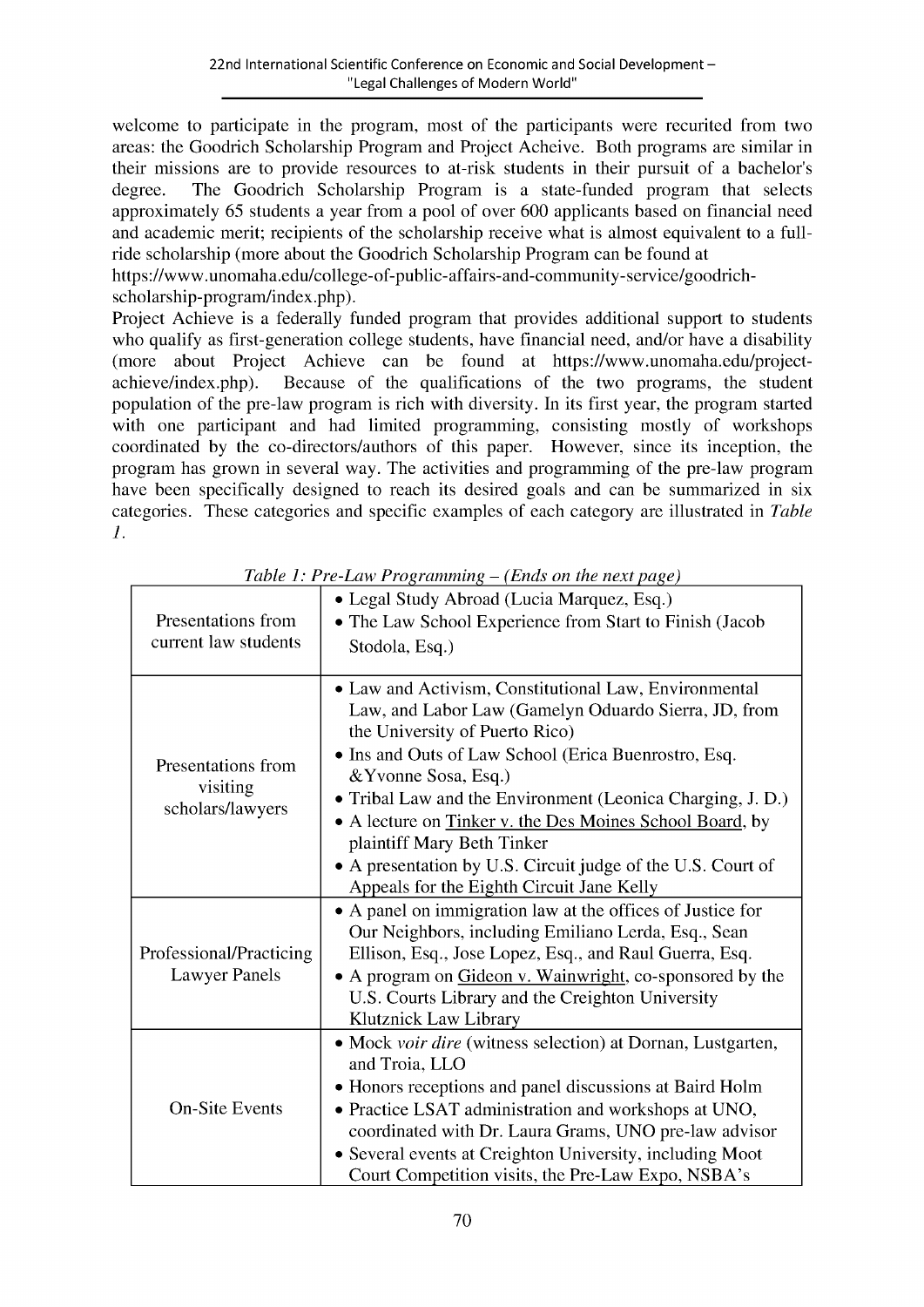|           | Diversity Summit, and meeting of the NE Supreme Court<br>• Law School presentations from Drake, Washburn,<br>Creighton, and UNL at UNO<br>• Law School visits and tours (e.g., annual NU trip) |
|-----------|------------------------------------------------------------------------------------------------------------------------------------------------------------------------------------------------|
| Workshops | • Application Workshops for scholarship and law school<br>applications<br>• Résumé and Personal Statement Workshops for scholarship<br>and law school applications                             |
| Liaisons  | • Phi Alpha Delta (PAD), UNO's pre-law fraternity<br>• UNO Pre-Law Advisement, housed in College of Arts $\&$<br>Sciences<br>• TWC (Thomas W. Carroll) Pre-Law Support Initiative              |

In addition to the expanded programming, the pre-law program has cultivated partnerships with local law firms who provide guidance and mentorship to our students. Currently, one of the partnering firms has collaborated with the program to provide financial awards to support active and distinguished members of the cohort in their pursuit of a legal career. To date, over **\$15,000** have been raised to support students. The program has also develoed inroads to other programs that are dedicated to the same or similar mission. Specifically, this program has leveraged the support and resources of the Nebraska State Bar Association **(NSBA).** The **NSBA** annually provides a scholarship that covers the cost of the **LSAT** prepartory courses. In the last seven years, 12 members of the cohort have earned **NSBA LSAT** Preparatory Scholarship. Probably the best measure of success for a pre-law program is the number of participants who successfully enrol and graduate from law school. Since **2011,** the program has grown to between 15-24 participants annually. Because the focus of the program is to assist and advocate for students interested in law, it should not come as a surprise that some students find that pursuit of a legal career is not for them. For these students, we feel our program has been successful because our intent it to give our students »access« so that they can make an informed decision **-** if this decision leads them away from law, it is a win. However, if that informed decision continues them on their path, then applying for, being accepted to, and ultimately graduating from law school is a clear success. In this respect, the program has had **19** students accepted into law school, **13** of which have already successfully graduated with their Juris Doctorate.

#### **5. CONCLUSION**

Although the **UNO** Pre-Law Program is still a work in progress, it has made significant head way in addressing the lack of diversity in the legal profession. Its strategy is different than many that are suggested in the legal literature, but the early results are promising. While the fruits of this labor will take some time to be seen, we are proud of the immidediate impact the **UNO** Pre-Law Program has had. In fact, last year, the program was recognized for its efforts **by** the Nebraska Bar Association with the **2016** Diversity Award.

## **LITERATURE:**

- **1. ABA** Law School Data: **JD** Matriculant Data, Fall **2016 (2016).** Retrieved 06.04.2017 from https://www.americanbar.org/groups/legal-education/resources/statistics.html
- 2. **ABA** National Lawyer Population Survey: 10-Year Trend in Lawyer Demographics. **(2017).** Retrieved 03.04.2017 from https://www.americanbar.org/content/dam/aba/administrative/market-research/National%

20Lawyer%2OPopulation%2ODemographics%202007-2017.authcheckdam.pdf